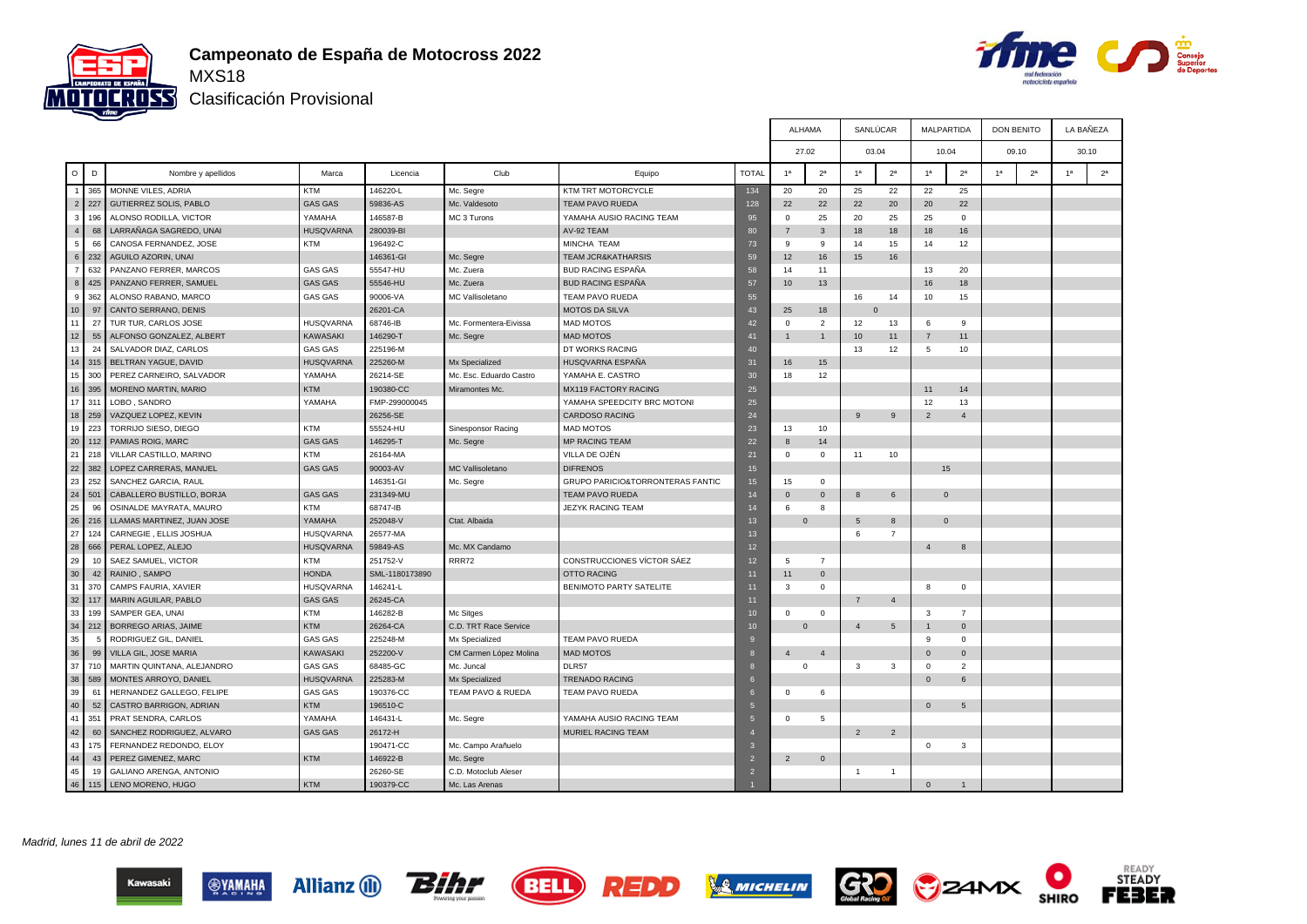



Clasificación Provisional

|                |              |                                |                  |               |                              |                                |                 | <b>ALHAMA</b>  |                |                                                    | SANLÚCAR       | <b>MALPARTIDA</b> |                | <b>DON BENITO</b> |                | LA BAÑEZA      |                |
|----------------|--------------|--------------------------------|------------------|---------------|------------------------------|--------------------------------|-----------------|----------------|----------------|----------------------------------------------------|----------------|-------------------|----------------|-------------------|----------------|----------------|----------------|
|                |              |                                |                  |               |                              |                                |                 | 27.02          |                |                                                    | 03.04          | 10.04             |                | 09.10             |                |                | 30.10          |
| $\circ$        | D            | Nombre y apellidos             | Marca            | Licencia      | Club                         | Equipo                         | <b>TOTAL</b>    | 1 <sup>a</sup> | 2 <sup>a</sup> | 1 <sup>a</sup>                                     | 2 <sup>a</sup> | 1 <sup>a</sup>    | 2 <sup>a</sup> | 1 <sup>a</sup>    | 2 <sup>a</sup> | 1 <sup>a</sup> | 2 <sup>a</sup> |
| $\overline{1}$ | 117          | <b>IZAGUIRRE PINTO, JUAN</b>   | <b>KTM</b>       | 225202-M      | Mx Specialized               | <b>JEZYK RACING TEAM</b>       | 116             | 22             | 13             | 25<br>22<br>20<br>14<br>20<br>16<br>20<br>18<br>22 |                |                   |                |                   |                |                |                |
| $\overline{2}$ | $\mathbf{3}$ | MARI RUIZ, OT                  | KTM              | 146292-L      | Mc. Segre                    | KID MX JUNIOR TEAM             | 106             | 10             |                |                                                    |                |                   |                |                   |                |                |                |
| 3              | 308          | VELEZ SAEZ, MARIO              | <b>KTM</b>       | 231236-MU     |                              | KTM TRT MOTORCYCLE             | 103             | 13             | 25             | 25                                                 | 25             | 15                | $\mathbf 0$    |                   |                |                |                |
| $\overline{4}$ | 383          | <b>BADENAS TEJADA, ENZO</b>    | <b>HUSQVARNA</b> | 251914-V      |                              | <b>FAMILY CASH/BREVIA TEAM</b> | 94              | 25             | 15             | 12                                                 | 20             | $\overline{4}$    | 18             |                   |                |                |                |
| 5              | 494          | LARA CABALLERO, PABLO          | <b>KTM</b>       | 26177-MA      | Mc. Ronda                    | <b>MOTOS ORTIZ</b>             | 90              | 20             | 22             | 20                                                 | 18             | $\overline{0}$    | 10             |                   |                |                |                |
| 6              | 122          | VAZQUEZ PEREIRA, VALENTINO     | <b>HUSQVARNA</b> | 196482-PO     |                              | <b>TRENADO RACING</b>          | 82              | 15             | 18             | 8                                                  | $\overline{0}$ | 25                | 16             |                   |                |                |                |
| $\overline{7}$ | 166          | LASHERAS ORTA, ALEX            | <b>GAS GAS</b>   | 236935-NA     | C. M. Club Cirbón            | <b>MAD MOTOS</b>               | 82              | 6              | 16             | 15                                                 | 13             | 10                | 22             |                   |                |                |                |
| 8              | 214          | MORENO PANIAGUA, JOSE LUIS     | <b>GAS GAS</b>   | 190358-CC     | Mc. Las Arenas               | PETROGOLD RACING TEAM          | 75              | $\overline{4}$ | 10             | 16                                                 | 10             | 22                | 13             |                   |                |                |                |
| 9              | 223          | TORRES FERNANDEZ, ALEJANDRO    | <b>KTM</b>       | 26233-MA      |                              | MOTOS ORTIZ MR MOTOR           | 59              | 16             | 14             | 10                                                 | 11             | 8                 | $\Omega$       |                   |                |                |                |
| 10             | 228          | NAVARRO BERNAL, DANIEL         | KAWASAKI         | 231275-MU     |                              | DPS MOTORSPORT                 | 59              | $\overline{7}$ | 12             | 11                                                 | 15             | $\overline{2}$    | 12             |                   |                |                |                |
| 11             | 94           | SALINAS TEROL, JAVIER          | <b>KTM</b>       | 251744-A      | Banyeres 4x4                 | OMXS MOTOCROSSCENTER TEAM      | 58              | 3              |                | 18                                                 | 12             | 14                | 11             |                   |                |                |                |
| 12             | 224          | LAVADO GONZALEZ, JOSE          | <b>GAS GAS</b>   | 190360-BA     | <b>TEAM PAVO &amp; RUEDA</b> | <b>TEAM PAVO RUEDA</b>         | 56              | 8              | $\overline{0}$ | 9                                                  | 14             | 16                | 9              |                   |                |                |                |
| 13             | 23           | LIÑAN CABRERA, ALEJANDRO       | <b>HUSQVARNA</b> | 146440-B      | Mc. Segre                    | <b>SIXLYONTEAM</b>             | 52              | 12             | 9              | 6                                                  | 6              | 5                 | 14             |                   |                |                |                |
| 14             | 247          | SANTOS, TOMAS                  | <b>KTM</b>       | FMP-999200019 |                              | PEDRINHA MC/UBERMOTO/JOMOTOS   | 39              | 18             | $\overline{0}$ |                                                    |                | 6                 | 15             |                   |                |                |                |
| 15             | 378          | LOPES CARDOSO, GONÇALO         | <b>HUSQVARNA</b> | 26197-SE      |                              | <b>MOMENTO TT</b>              | 33              | 14             | $\Omega$       |                                                    |                | 12                | $\overline{7}$ |                   |                |                |                |
| 16             | 14           | MARTINEZ MAS, ANGEL            | <b>HUSQVARNA</b> | 251917-CS     |                              |                                | 32              | $\mathbf{0}$   | 11             | 3                                                  | 8              | $\overline{7}$    | $\mathbf{3}$   |                   |                |                |                |
| 17             | 268          | TAPIA REDONDO, SAMUEL          | <b>GAS GAS</b>   | 190361-CC     | TEAM PAVO & RUEDA            | TEAM PAVO RUEDA                | 29              | $\Omega$       | $\overline{7}$ | 13                                                 | 9              | $\Omega$          |                |                   |                |                |                |
|                | 18 220       | <b>GARCIA SANCHEZ, BENIGNO</b> | KTM              | 231235-MU     |                              | <b>EQUIPO ESCUELA MX</b>       | 22              | 9              | $\overline{2}$ | $\overline{2}$                                     | $\overline{0}$ | $\mathbf{3}$      | 6              |                   |                |                |                |
| 19             | 29           | CONTRERAS SARABIA, RUBEN       | <b>KTM</b>       | 251776-V      | <b>MS Carreres</b>           |                                | 21              | 11             | 8              | $\mathbf 0$                                        | $\overline{2}$ |                   |                |                   |                |                |                |
| 20             | 646          | HERNANDEZ SANTANA, JOSE MARIA  | <b>KTM</b>       | 68570-GC      |                              | CANARYFACTORY                  | 20              | $\Omega$       | $\Omega$       | $\mathbf{0}$                                       | 3              | 13                | $\overline{4}$ |                   |                |                |                |
| 21             | 790          | PAVON EL GUEDDARI, OMAR        | <b>HUSQVARNA</b> | 146435-B      | Mc. Segre                    |                                | 18              | $\Omega$       | $\Omega$       | $\overline{4}$                                     | $^{\circ}$     | 9                 | 5              |                   |                |                |                |
| 22             | 111          | <b>BRUCKNER, NIKLAS</b>        | <b>GAS GAS</b>   | 26218-MA      |                              |                                | 16              |                |                | $\mathbf{0}$                                       | 5              | 11                | $\overline{0}$ |                   |                |                |                |
| 23             | 243          | JORDA MORLA, JOAN              |                  | 68822-IB      | Pm. Sant Joan                |                                | 11              | $\Omega$       | $\Delta$       | $\mathbf 0$                                        | $\overline{7}$ | $\mathbf{0}$      | $\mathbf 0$    |                   |                |                |                |
| 24             | 10           | MELGAREJO HORTELANO, JAVIER    | <b>GAS GAS</b>   | 231252-MU     |                              | RTZ27                          | 10 <sup>°</sup> | $\Omega$       | 5              | 5                                                  | $\overline{0}$ | $\mathbf{0}$      | $\mathbf 0$    |                   |                |                |                |
| 25             | 413          | SANCHEZ VARGAS, MARCOS         | <b>HUSQVARNA</b> | 190354-CC     | Mc. Las Arenas               | <b>LAS ARENAS</b>              | ю               |                |                |                                                    |                | $\overline{0}$    | 8              |                   |                |                |                |
| 26             | 26           | ORTIZ GAVIRA, CARLOS           | <b>KTM</b>       | 26301-MA      |                              | <b>MOTOS ORTIZ</b>             | ю               |                |                | $\overline{7}$                                     | $\overline{1}$ |                   |                |                   |                |                |                |
| 27             | 369          | SOLER MIER, JORDI              | <b>KTM</b>       | 146364-B      | Mc. Segre                    |                                |                 |                | $\mathbf{0}$   | $\overline{1}$                                     | $\overline{4}$ | $\mathbf 0$       | $\overline{2}$ |                   |                |                |                |
| 28             | 16           | JOSA ANGLES, JAN               | <b>HUSQVARNA</b> | 146403-T      | Mc. Segre                    | OMXS MOTOCROSSCENTER TEAM      |                 | $\mathbf 0$    | 6              |                                                    |                |                   |                |                   |                |                |                |
| 29             | 20           | SANCHO BURILLO, AXEL           | <b>HUSQVARNA</b> | 55543-Z       | Axel Sancho R.T.             | AXEL SANCHO RACING TEAM        |                 | $\overline{5}$ |                | $\Omega$                                           | $\mathbf 0$    | $\mathbf{0}$      | $\mathbf 0$    |                   |                |                |                |
| 30             | 272          | UCEDA MAYORAL, FELIX           | <b>KTM</b>       | 225464-M      |                              | <b>MOTOS EDUARDO</b>           |                 | $\Omega$       | 3              | $\mathbf{0}$                                       | $\overline{0}$ | $\Omega$          | $\Omega$       |                   |                |                |                |
| 31             | 151          | MARTINEZ LAMBERTO, IVAN        | <b>GAS GAS</b>   | 146316-B      | Amy Torroella                |                                |                 | $\overline{2}$ | $\Omega$       |                                                    |                | $\overline{0}$    | $\Omega$       |                   |                |                |                |
| 32             | 988          | VEGA MENDEZ, ALEXANDER         |                  | 190452-BA     |                              |                                |                 |                |                |                                                    |                | $\Omega$          | $\mathbf{1}$   |                   |                |                |                |
| 33             | 34           | GIL CANTALEJO, SERGIO          | <b>KTM</b>       | 190388-CC     | Mc. Las Arenas               | <b>LAS ARENAS</b>              |                 | $\Omega$       |                | $\mathbf 0$                                        | $\mathbf 0$    |                   | $\mathbf 0$    |                   |                |                |                |

Madrid, lunes 11 de abril de 2022













О

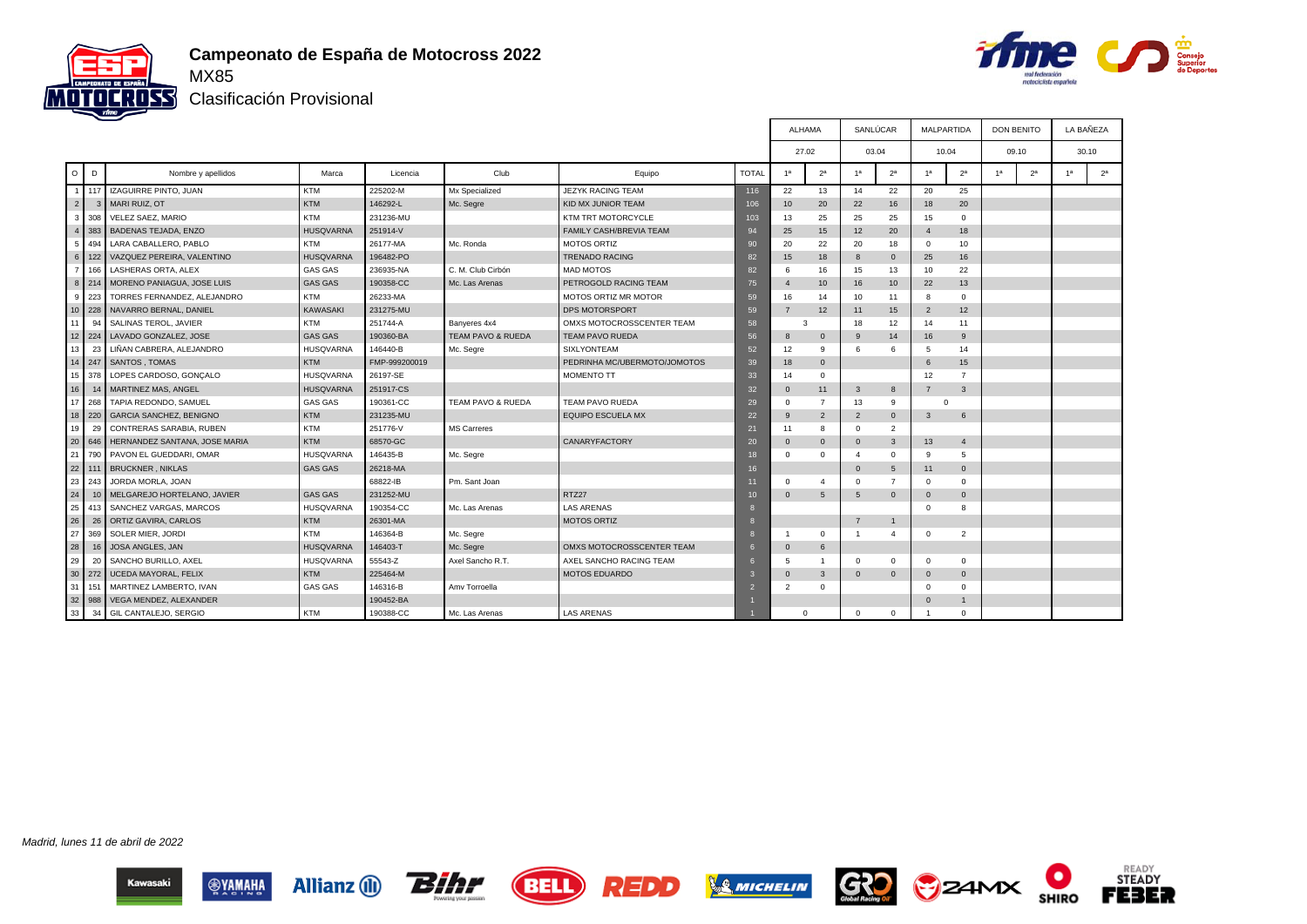



Clasificación Provisional

|                  |               |                                |                  |               |                                |                               |                 | SANLÚCAR       |                          | <b>MALPARTIDA</b> |                | <b>DON BENITO</b> |                | LA BAÑEZA      |                |
|------------------|---------------|--------------------------------|------------------|---------------|--------------------------------|-------------------------------|-----------------|----------------|--------------------------|-------------------|----------------|-------------------|----------------|----------------|----------------|
|                  |               |                                |                  |               |                                |                               |                 | 03.04          |                          | 10.04             |                | 09.10             |                |                | 30.10          |
| $\circ$          | D             | Nombre y apellidos             | Marca            | Licencia      | Club                           | Equipo                        | <b>TOTAL</b>    | 1 <sup>a</sup> | 2 <sup>a</sup>           | 1 <sup>a</sup>    | 2 <sup>a</sup> |                   | 2 <sup>a</sup> | 1 <sup>a</sup> | 2 <sup>a</sup> |
|                  | 227           | PAREJO GONZALEZ, ALONSO        | <b>KTM</b>       | 190357-BA     | Mc. Extremadura Racing         | <b>TEAM JCR&amp;KATHARSIS</b> | 86              | 18             | 18                       | 25                | 25             |                   |                |                |                |
| 2                | 16            | RODRIGUEZ CASILLAS, CELSO      | KTM              | 90004-AV      | MC Vallisoletano               |                               | 85              | 20             | 25                       | 22                | 18             |                   |                |                |                |
| 3                | 391           | MARTIN JIMENEZ, CARLOS         | <b>KTM</b>       | 90049-AV      | MC Vallisoletano               | <b>NAMURA RACING</b>          | 84              | 25             | 22                       | 15                | 22             |                   |                |                |                |
| $\overline{4}$   | 67            | CAUDET RUIZ, PAU               | KTM              | 251804-CS     |                                |                               | 82              | 22             | 20                       | 20                | 20             |                   |                |                |                |
| 5                | 315           | PONS MUNTANER, JAUME           | YAMAHA           | 68809-IB      |                                | OMXS MOTOCROSSCENTER TEAM     | 55              | 13             | 15                       | 14                | 13             |                   |                |                |                |
| $6\phantom{.}$   | 25            | SALVADOR DIAZ, JORGE           | <b>GAS GAS</b>   | 225198-M      |                                | DT WORKS RACING               | 50              | 16             |                          | 18                | 16             |                   |                |                |                |
| $\overline{7}$   | 315           | RUIZ GONZALEZ, ANTONIO         | <b>KTM</b>       | 26522-GR      |                                |                               | 47              | 16             | $^{\circ}$               | 16                | 15             |                   |                |                |                |
| $\boldsymbol{8}$ |               | PEREZ GIMENEZ, NIL             | <b>HUSQVARNA</b> | 146925-B      | Mc. Segre                      | <b>ANDREANI MX KIDS</b>       | 43              | 12             | 10                       | 13                | 8              |                   |                |                |                |
| 9                | 26            | SALVADOR DIAZ, GONZALO         | <b>GAS GAS</b>   | 225199-M      |                                | DT WORKS RACING               | 38              | 15             | $\Omega$                 | 9                 | 14             |                   |                |                |                |
| 10               | 17            | TOLOSA MORALES, IÑAKI          | YAMAHA           | 231348-MU     |                                |                               | 37              | $\mathbf{8}$   | 5                        | 12                | 12             |                   |                |                |                |
| 11               | 214           | VIDAL PEREZ. IVAN              | YAMAHA           | 196476-C      |                                |                               | 34              | 5              | 13                       | 10                | 6              |                   |                |                |                |
|                  | 12 115        | RODRIGUEZ RAMOS, ALBERTO       | YAMAHA           | 68756-IB      | 100 Emocions Esport Club       |                               | 31              | 9              | 11                       | $\overline{4}$    | $\overline{7}$ |                   |                |                |                |
|                  | $13$ 128      | RUEDA ALCOHOLADO, OSCAR        | <b>KTM</b>       | 26204-MA      | C.D. Motos Siles Carlos Málaga |                               | 28              | 14             | 14                       |                   |                |                   |                |                |                |
|                  | $14 \mid 243$ | JIMENEZ DE LA ROSA, AARON      | KTM              | 225284-M      | Mx Specialized                 | <b>MAD MOTOS</b>              | 25              | $\overline{7}$ | $\overline{7}$           | $\Omega$          | 11             |                   |                |                |                |
|                  | 15 274        | CORDERO JIMENEZ, SANTIAGO      | <b>KTM</b>       | 190404-BA     | TEAM PAVO & RUEDA              | TEAM PAVO RUEDA               | 23              | 11             | 12                       | $\mathbf 0$       |                |                   |                |                |                |
|                  | 16 376        | OREA NAVARRO, JOSE ANTONIO     | YAMAHA           | 26284-SE      |                                |                               | 22              | $\overline{2}$ | 8                        | 8                 | $\overline{4}$ |                   |                |                |                |
| 17               | 135           | SOLER TIMON, DIDAC             |                  | 146438-B      | Mc. Segre                      |                               | 18              | 3              | $\Omega$                 | 5                 | 10             |                   |                |                |                |
|                  | 18 205        | LOPEZ RODRIGUEZ, BRUNO         | KTM              | 68494-TF      |                                | DLR57                         | 18              | 10             | $\overline{3}$           | $\mathbf{0}$      | 5              |                   |                |                |                |
|                  | 19 113        | BENITO VAZQUEZ, ANTIOCO        | <b>KTM</b>       | 68524-GC      |                                | CANARYFACTORY                 | 18              |                | $\overline{\phantom{a}}$ | 6                 | 9              |                   |                |                |                |
| 20               | 171           | CARBONELL DEL BURGO, VINCENT   |                  | 146353-B      | Mc. Segre                      |                               | 13 <sup>°</sup> |                |                          | 11                | $\overline{2}$ |                   |                |                |                |
| 21               | 112           | LOPEZ BERNAL, JOSE ANTONIO     | YAMAHA           | 231263-MU     | Esc.Carlos                     |                               | 11              | $\mathbf 0$    | 9                        | $\overline{2}$    | $\Omega$       |                   |                |                |                |
|                  | $22$ 101      | ALISTAIR, AARON                | <b>HUSQVARNA</b> | 231437-MU     |                                | THEMACLIFE                    | 11              | $\overline{4}$ | $\overline{0}$           | $\overline{7}$    | $\mathbf{0}$   |                   |                |                |                |
| 23               | 311           | RUFETE BAEZA, JOSE             | <b>HUSQVARNA</b> | 231231-MU     |                                | <b>TWENTY-ONE UNIVERSITY</b>  | $\mathbf{q}$    | 6              | $\Omega$                 | 3                 | $\Omega$       |                   |                |                |                |
| 24               | 23            | COLOME VIZCAINO, KEVIN         | <b>KTM</b>       | 146611-B      | Mc B.Bergueda                  | <b>TEAM JCR&amp;KATHARSIS</b> |                 | $\Omega$       | 6                        | $\mathbf{0}$      | $\mathbf{0}$   |                   |                |                |                |
| 25               |               | LUNA BARATO, ALVARO            | YAMAHA           | 225575-M      |                                |                               |                 | $\Omega$       | $\boldsymbol{\Lambda}$   | $^{\circ}$        | $\mathbf{0}$   |                   |                |                |                |
| 26               | 88            | <b>GARCIA TOVAR, MARIO</b>     |                  | 190418-CC     | Mx Casar                       | PETROGOLD RACING TEAM         |                 | $\Omega$       | $\Omega$                 | $\mathbf{0}$      | 3              |                   |                |                |                |
| 27               | 123           | SILVESTRE FERNANDES, FRANCISCO | YAMAHA           | FMP-1882022   |                                | <b>MOTOS VR YAMAHA</b>        |                 |                |                          | $\Omega$          |                |                   |                |                |                |
| 28               | 44            | LOPEZ DURAN, AITOR             | KTM              | 190369-BA-AMP | Mc. Las Arenas                 |                               |                 | $\mathbf{0}$   | $\overline{0}$           |                   | $\mathbf{0}$   |                   |                |                |                |
| 29               | 792           | FADEL POSADA, NASSER           | <b>GAS GAS</b>   | 26359-CA      | CD. MC. Sanluqueño             |                               |                 | $\Omega$       |                          |                   |                |                   |                |                |                |

Madrid, lunes 11 de abril de 2022















О

**SHIRO**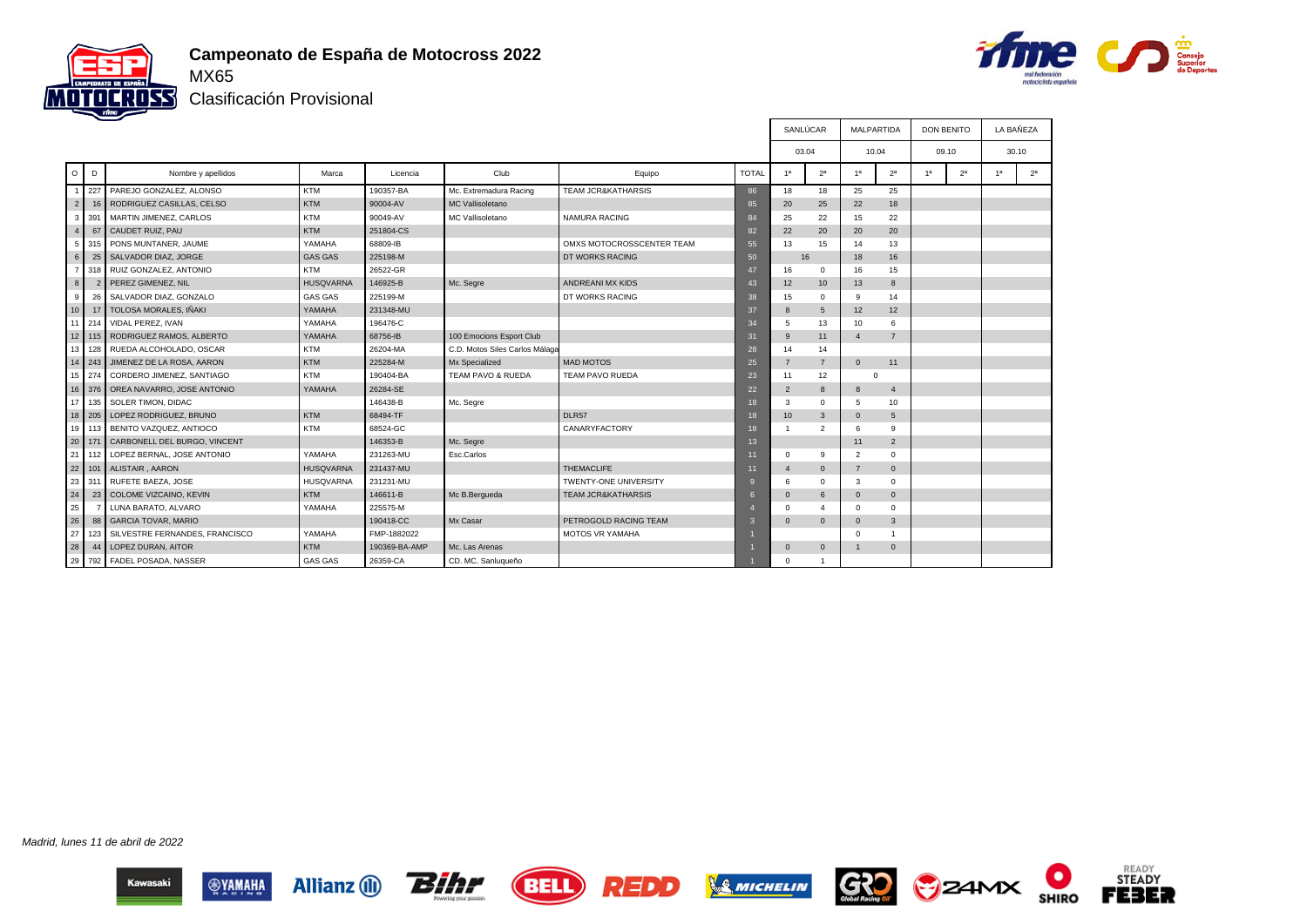



Clasificación Provisional

|                 |              |                                    |                  |              |                              |                              |              | <b>ALHAMA</b>  |                |                       | SANLÚCAR       | <b>MALPARTIDA</b> |                | <b>TALAVERA II</b> |                |                | LA BAÑEZA      |
|-----------------|--------------|------------------------------------|------------------|--------------|------------------------------|------------------------------|--------------|----------------|----------------|-----------------------|----------------|-------------------|----------------|--------------------|----------------|----------------|----------------|
|                 |              |                                    |                  |              |                              |                              |              | 27.02          |                | 03.04                 |                | 10.04             |                | 22.05              |                |                | 30.10          |
| $\circ$ 1       | D            | Nombre y apellidos                 | Marca            | Licencia     | Club                         | Equipo                       | <b>TOTAL</b> | 1 <sub>a</sub> | 2 <sup>a</sup> | 1 <sup>a</sup>        | 2 <sup>a</sup> | 1 <sup>a</sup>    | 2 <sup>a</sup> | 1 <sup>a</sup>     | 2 <sup>a</sup> | 1 <sup>a</sup> | 2 <sup>a</sup> |
| -1 L            | 101          | VILLEGAS IGLESIAS, ANTONIO         | <b>HUSQVARNA</b> | 26526-SE     | C.D. Motoclub Morón          | 101 MOTORSPORT               | 128          | 22             | 16             | 22                    | 25             | 18                | 25             |                    |                |                |                |
| $\overline{2}$  | 84           | BRUCART SANCHEZ, RAMON             |                  | 146310-B     | Amy Torroella                | <b>SUZUKI FACTORY RACING</b> | 123          | 25             | 22             | 18                    | 22             | 20                | 16             |                    |                |                |                |
| 3               | 85           | MARQUEZ RODRIGUEZ, JONATHAN        | KTM              | 190364-BA    | Mc. Las Arenas               | KTM TRT MOTORCYCLE           | 115          | 20             | 25             | 25                    | 20             | 25                | $\mathbf 0$    |                    |                |                |                |
| 4               | 119          | HERNANDEZ PUIG, XAVIER             |                  | 26535-MA     | Esc. Zambrana                | <b>TEAM ZAMBRANA</b>         | 112          | 16             | 14             | 20                    | 18             | 22                | 22             |                    |                |                |                |
| 5               | 57           | DE LA ROSA QUINTERO. PABLO         | YAMAHA           | 68496-TF     |                              | DLR57                        | 93           | 12             | 15             | 14                    | 16             | 16                | 20             |                    |                |                |                |
| 6 <sup>1</sup>  | 20           | <b>GARRIDO GARRIDO, MIGUEL</b>     | <b>HONDA</b>     | 26481-J      |                              |                              | 80           | 10             | 12             | 15                    | 15             | 14                | 14             |                    |                |                |                |
| $\overline{7}$  | 65           | MIRON GARCIA, FERNANDO             | <b>KTM</b>       | 251867-A     | <b>RRR72</b>                 | KTM TRT MOTORCYCLE           | 70           | 9              | 13             | 13                    | 13             | 11                | 11             |                    |                |                |                |
| 8 <sup>1</sup>  | 530          | MARTIN HERNANDEZ, VICTOR           | <b>KAWASAKI</b>  | 225210-M     |                              | <b>CVIRACINGTEAM</b>         | 58           | 6              | -9             | 10                    | 12             | 9                 | 12             |                    |                |                |                |
| 9               | 121          | JIMENEZ GARCIA, FRANCISCO          | <b>HUSQVARNA</b> | 26866-MA     |                              |                              | 54           | 13             | 11             | 16                    | 14             |                   |                |                    |                |                |                |
| 10 <sup>1</sup> | 18           | GUTIERREZ AVILA, JOSE FRANCISCO    | <b>HONDA</b>     | 26764-CA-AMP |                              |                              | 42           |                |                | 12                    | 10             | 10 <sup>10</sup>  | 10             |                    |                |                |                |
| 11              | 36           | FERNANDEZ ALONSO, FRANCISCO JAVIER | KAWASAKI         | 90105-BU     | MC Vallisoletano             | <b>GREENLANDMX</b>           | 38           | 18             | 20             |                       |                |                   |                |                    |                |                |                |
| 12              | 21           | QUIROGA DOMINGUEZ, ARTURO          | KTM              | 225593-M     | Molareño&Conar.              |                              | 33           |                |                |                       |                | 15                | 18             |                    |                |                |                |
| 13              | 241          | MUGICA MUGICA, BORJA RAMON         | KAWASAKI         | 26823-GR     | C.D. Motoclub Bajo Almanzora | <b>DPS MOTORSPORT</b>        | 33           | 15             | 18             |                       |                |                   |                |                    |                |                |                |
| 14 <sup>1</sup> | 197          | MONTERO DA SILVA, JOSE             | <b>KAWASAKI</b>  | 90080-SA     | MC Vallisoletano             | <b>MONTERO RACING</b>        | 33           | 8              | 6              |                       |                | 12                | $\overline{7}$ |                    |                |                |                |
| 15 <sup>1</sup> | 25           | <b>CORTES BERNABE, JAVIER</b>      | <b>HONDA</b>     | 225625-M     |                              | <b>MOTOS EDUARDO</b>         | 33           | 2              | 3              | 8                     | 8              | $\overline{7}$    | 5              |                    |                |                |                |
| 16              | 78           | <b>TORRES GORNES, ANTONI</b>       | <b>HONDA</b>     | 68752-IB     |                              | <b>TEAM MASTERCROSS</b>      | 28           |                |                |                       |                | 13                | 15             |                    |                |                |                |
| 17              | 66           | TORRALBA DIEGUEZ, DAVID            | YAMAHA           | 26773-SE     |                              | <b>TORRACING</b>             | 22           |                |                | 11                    | 11             |                   |                |                    |                |                |                |
| 18              | $\mathsf{Q}$ | POZO PORRAS, MANUEL ANGEL          | <b>KTM</b>       | 26184-MA     | Esc. Zambrana                |                              | 22           | $\mathbf{1}$   | $\overline{1}$ | $\overline{7}$        | $\overline{7}$ | 3                 | $\overline{3}$ |                    |                |                |                |
| 19              | 11           | RINCON ESTEBAN, JONATHAN           | <b>HUSQVARNA</b> | 117446-TO    |                              | <b>TEAM MASTERCROSS</b>      | 21           | $\mathbf 0$    | $\overline{0}$ |                       |                | 8                 | 13             |                    |                |                |                |
| 20              | 22           | VICIEDO VIEDMA, OSCAR DANIEL       | <b>KTM</b>       | 26604-AL     | C.D. TRT Race Service        | <b>KTM TRT MOTORCYCLE</b>    | 21           | 11             | 10             |                       |                |                   |                |                    |                |                |                |
| 21              | 79           | BAENA CRUZ, ANTONIO JOSE           | <b>HONDA</b>     | 26756-CO     | Esc. Zambrana                | <b>TEAM ZAMBRANA</b>         | 18           |                |                | 9                     | 9              |                   |                |                    |                |                |                |
| 22              | 276          | PINTO DOS SANTOS, HUGO             | <b>HONDA</b>     | FMP-6542022  |                              |                              | 14           | 14             |                |                       |                |                   |                |                    |                |                |                |
| 23              | 120          | PAINO FERNANDEZ, JUAN LUIS         | KAWASAKI         | 59838-AS     | Mc. Valdesoto                |                              | 14           |                |                |                       |                | 5                 | 9              |                    |                |                |                |
| 24              | 284          | NECEGA OTERO, JUAN MARIA           | <b>HONDA</b>     | 196543-LU    |                              |                              | 14           |                |                |                       |                | 6                 | $\mathbf{8}$   |                    |                |                |                |
| 25              | 555          | CORONEL GARCIA, PEDRO              | GAS GAS          | 231405-MU    |                              |                              | 14           | $\overline{7}$ | $\overline{7}$ |                       |                |                   |                |                    |                |                |                |
| 26              | 12           | PLASENCIA VALERO, JOSE JONATHAN    |                  | 252028-A     | <b>RRR72</b>                 |                              | 12           | $\overline{4}$ | 8              |                       |                |                   |                |                    |                |                |                |
| 27              | 522          | ALGUACIL SEGURA, JUAN JESUS        | <b>HONDA</b>     | 26206-GR     |                              | <b>TEAM ALGUACIL</b>         | 12           |                |                | 5                     | 6              | $\mathbf 0$       | $\overline{1}$ |                    |                |                |                |
| 28              | 713          | CURBELO ARRAEZ, DANIZU             | <b>KAWASAKI</b>  | 68585-GC     |                              | DLR57                        | 10           | $\Omega$       |                | 6                     | $\overline{4}$ | $\mathbf{0}$      | $\overline{0}$ |                    |                |                |                |
| 29              | 111          | PLANELLS PRATS, JOAN ANTONI        | <b>KTM</b>       | 68783-IB     | Mc. Formentera-Eivissa       | MFIE                         | 10           | 5              | 5              |                       |                |                   |                |                    |                |                |                |
| 30              | 35           | SOLE HUGUET, EDGAR                 | <b>HUSQVARNA</b> | 146279-T     |                              | OMXS MOTOCROSSCENTER TEAM    | I.G          | $\Omega$       | $\Omega$       | $\boldsymbol{\Delta}$ | 5              | $\mathbf{0}$      | $\overline{0}$ |                    |                |                |                |
| 31              | 17           | MERIDA ARANDA, ANTONIO JESUS       | <b>HONDA</b>     | 26246-CO     |                              |                              |              | $\mathbf 0$    | $\overline{0}$ |                       |                | $\overline{2}$    | 6              |                    |                |                |                |
| 32              | 69           | MATARAN SATORRES, JOSE LUIS        | <b>HONDA</b>     | 117593-TO    | <b>PMX Sonseca</b>           |                              |              |                |                |                       |                | $\overline{4}$    | $\overline{4}$ |                    |                |                |                |
| 33              | 127          | IBAÑEZ TORRALBO, JOSE MARIA        | KAWASAKI         | 117429-GU    | MX Yunguera                  | DPS MOTORSPORT               |              | 3              | $\overline{2}$ |                       |                | $\overline{1}$    | $\overline{2}$ |                    |                |                |                |
| 34              | 77           | OSINALDE JIMENEZ, JOSE RAMON       | <b>KTM</b>       | 68751-IB     | Mc. Mallorca-Calvià          | OMXS MOTOCROSSCENTER TEAM    |              | $\Omega$       | $\Delta$       |                       |                |                   |                |                    |                |                |                |

Madrid, lunes 11 de abril de 2022















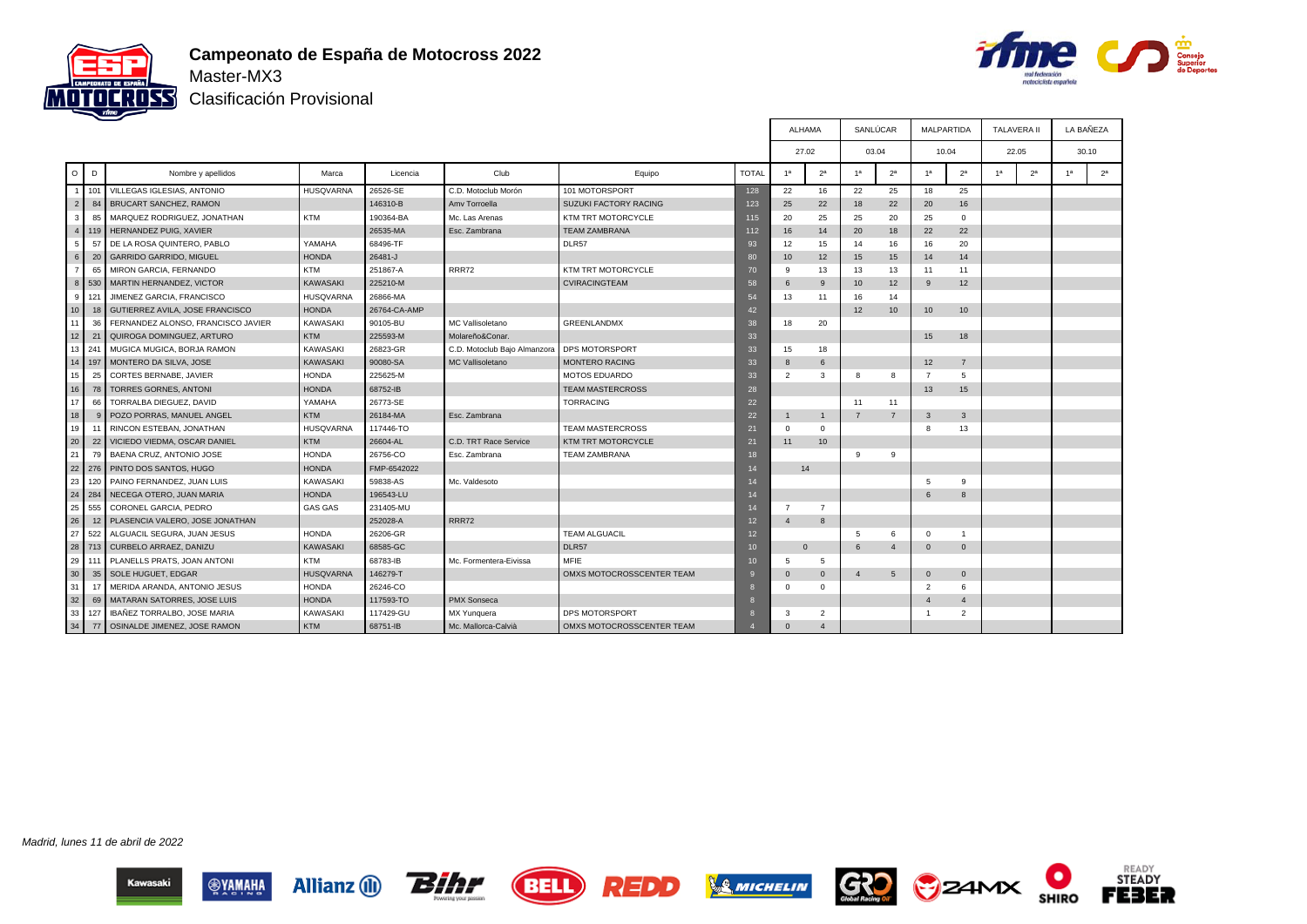



Clasificación Provisional

|                 |                |                                          |                  |           |                         |                        |              | ALHAMA |                |    | SANLÚCAR       | <b>MALPARTIDA</b> |                | <b>TALAVERA II</b> |                | LA BAÑEZA |                |
|-----------------|----------------|------------------------------------------|------------------|-----------|-------------------------|------------------------|--------------|--------|----------------|----|----------------|-------------------|----------------|--------------------|----------------|-----------|----------------|
|                 |                |                                          |                  |           |                         |                        |              | 27.02  |                |    | 03.04          | 10.04             |                | 22.05              |                |           | 30.10          |
|                 | $O$ $D$        | Nombre y apellidos                       | Marca            | Licencia  | Club                    | Equipo                 | <b>TOTAL</b> | 1a     | 2 <sup>a</sup> | 1a | 2 <sup>a</sup> |                   | 2 <sup>a</sup> | 1a                 | 2 <sup>a</sup> |           | 2 <sup>a</sup> |
|                 |                | 33 MENDEZ AMORES, RAUL                   | <b>GAS GAS</b>   | 225237-M  |                         | <b>BARRAGAN RACING</b> | 141          | 25     | 22             | 25 | 25             | 22                | 22             |                    |                |           |                |
|                 | 2 <sub>1</sub> | 19 FERRERA RODRIGUEZ, JUAN CARLOS        | YAMAHA           | 190442-BA | Mc. Extremadura Racing  |                        | 119          | 25     |                | 22 | 22             | 25                | 25             |                    |                |           |                |
|                 |                | 3   115   MIGUEZ RAMOS, FRANCISCO JAVIER | YAMAHA           | 26739-SE  | Mc. Esc. Eduardo Castro | YAMAHA E. CASTRO       | 101          | 13     | 12             | 20 | 20             | 16                | 20             |                    |                |           |                |
|                 | 4 <sub>1</sub> | 6 JIMENEZ VAQUERO, DAVID                 | <b>HUSQVARNA</b> | 117641-CR | CD TeaMX Reina          | MAD MOTOS              | 90           | 15     | 14             | 15 | 18             | 15                | 13             |                    |                |           |                |
|                 |                | 5 322 ALGUACIL DIAZ, JUAN JESUS          | <b>HONDA</b>     | 26207-GR  |                         | <b>TEAM ALGUACIL</b>   | 89           | 20     | 10             | 16 | 15             | 13                | 15             |                    |                |           |                |
|                 | 6              | 27   GARCIA MANCEBO, JOSE MANUEL         | <b>HONDA</b>     | 117438-CR | MC Talavera             |                        | 85           | 10     | 15             | 18 | 16             | 12                | 14             |                    |                |           |                |
| 7 <sup>1</sup>  |                | 3 PAISAN BEREZO, JOSE JAVIER             | YAMAHA           | 90072-BU  |                         | <b>BOX NORTE</b>       | 78           | 22     | 18             |    |                | 20                | 18             |                    |                |           |                |
|                 | 8 <sub>1</sub> | 88 NAVARRO ESPARCIA, CARLOS              | <b>HONDA</b>     | 117497-CR | CD TeaMX Reina          | MAD MOTOS              | 75           | 12     | 13             | 14 | 14             | 10                | 12             |                    |                |           |                |
|                 |                | 9   191   BRAVO AGUADO, DANIEL           | <b>HONDA</b>     | 225267-M  | Mc. Green Park          |                        | 50           |        |                | 13 | 13             | 14                | 10             |                    |                |           |                |
|                 |                | 10 914 BAZAN GODOY, HECTOR GABRIEL       | <b>KTM</b>       | 55651-Z   | Mc. Zuera               | <b>BAZAN RACING</b>    | 38           | 18     | 20             |    |                |                   |                |                    |                |           |                |
|                 |                | 11 74 SOLOZABAL VILLANUEVA, EDUARDO      |                  | 90064-VA  | MC Vallisoletano        |                        | 34           |        |                |    |                | 18                | 16             |                    |                |           |                |
|                 |                | 12 91 VALIENTE FERNANDEZ, CARLOS         | KAWASAKI         | 231404-MU |                         | <b>VALIENTERACING</b>  | 32           | 16     | 16             |    |                |                   |                |                    |                |           |                |
|                 |                | 13 182 BAGUR MARQUES, RAFAEL             | <b>HONDA</b>     | 68759-IB  |                         |                        | 22           |        |                |    |                | 11                | 11             |                    |                |           |                |
| 14 <sup>1</sup> |                | 5 ESPINOSA JAEN, JOSE RAMON              | <b>KAWASAKI</b>  | 251805-A  | Ctat. Albaida           |                        | 22           | 11     | 11             |    |                |                   |                |                    |                |           |                |
|                 |                | 15 76 SEGURA LOPEZ, RAFAEL               | <b>KTM</b>       | 26354-AL  |                         |                        |              | 14     |                |    |                |                   |                |                    |                |           |                |

Madrid, lunes 11 de abril de 2022













О

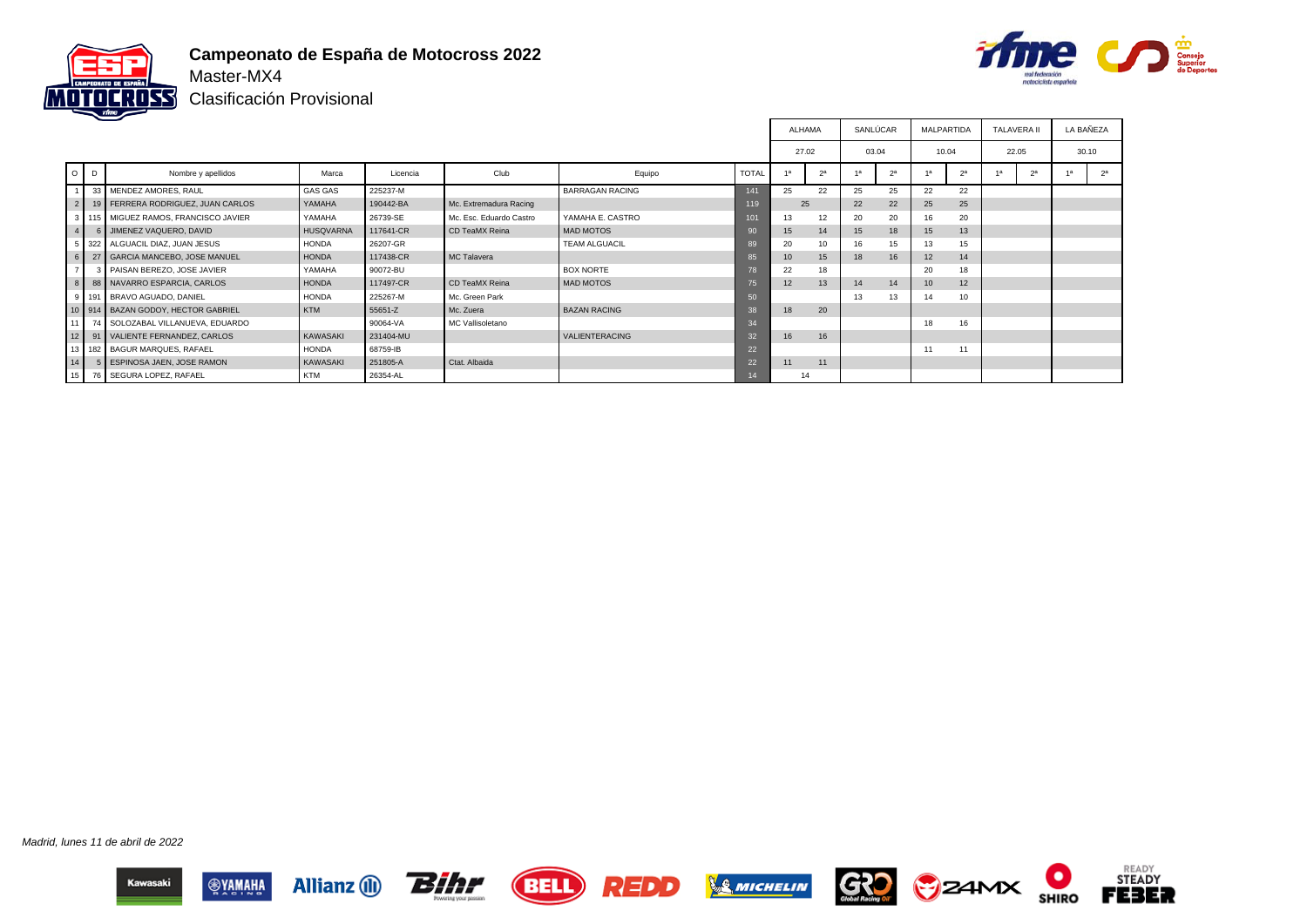



Yamaha YZ85 bLU cRU Cup Clasificación Provisional

|        |                          |       |           |               |        |       |    | ALHAMA |    | SANLÚCAR | MALPARTIDA |       | <b>DON BENITO</b> |       | LA BAÑEZA |
|--------|--------------------------|-------|-----------|---------------|--------|-------|----|--------|----|----------|------------|-------|-------------------|-------|-----------|
|        |                          |       |           |               |        |       |    | 27.02  |    | 03.04    |            | 10.04 |                   | 09.10 | 30.10     |
| 10 I D | Nombre y apellidos       | Marca | Licencia  | Club          | Equipo | TOTAL | 4a | າລ     | 1a | $\alpha$ |            |       |                   | 2a    |           |
|        | MARTINEZ GONZALEZ, JAUME |       | 146309-B  | Amv Torroella |        |       |    | 25     | 25 | 25       |            |       |                   |       |           |
|        | GOMEZ FERNANDEZ, CARMEN  |       | 225334-M  |               |        |       |    | 22     | 22 | 22       |            |       |                   |       |           |
|        | AREITIO FERNANDEZ, AIUR  |       | 280046-VI |               |        | uolu. |    |        |    |          | 25         | 25    |                   |       |           |

Madrid, lunes 11 de abril de 2022













READY<br>STEADY

**FEBER**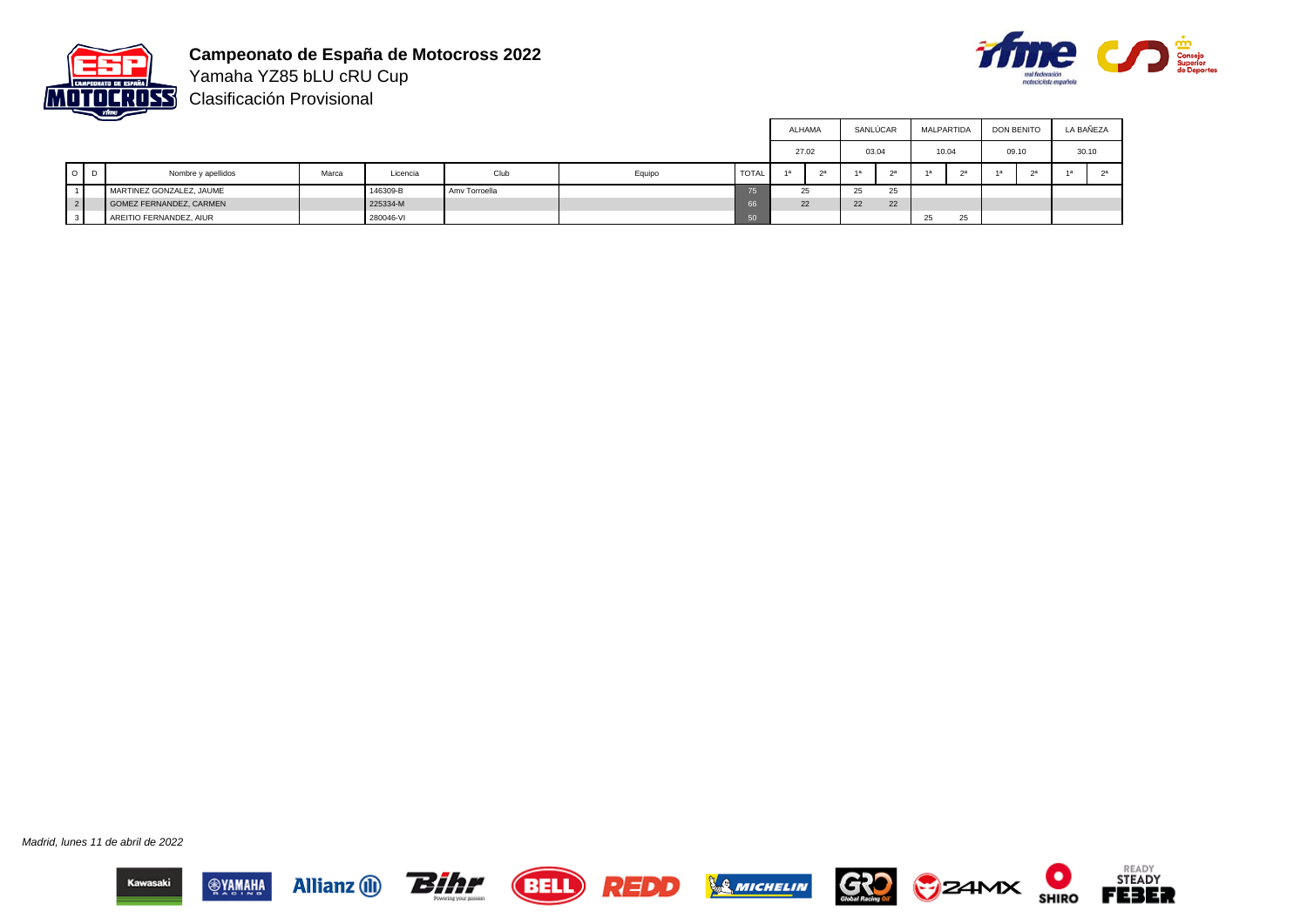



Yamaha YZ65 bLU cRU Cup Clasificación Provisional

|                |         |                              |       |           |                          |        |                 |                 | SANLÚCAR       | <b>MALPARTIDA</b> |                | <b>DON BENITO</b> |                | LA BAÑEZA |                |
|----------------|---------|------------------------------|-------|-----------|--------------------------|--------|-----------------|-----------------|----------------|-------------------|----------------|-------------------|----------------|-----------|----------------|
|                |         |                              |       |           |                          |        |                 | 03.04           |                | 10.04             |                | 09.10             |                |           | 30.10          |
|                | $O$ $D$ | Nombre y apellidos           | Marca | Licencia  | Club                     | Equipo | <b>TOTAL</b>    | $\overline{AB}$ | 2 <sup>a</sup> |                   | 2 <sup>a</sup> | 1a                | 2 <sup>a</sup> |           | 2 <sup>a</sup> |
| 1 <sup>1</sup> |         | PONS MUNTANER, JAUME         |       | 68809-IB  |                          |        | 97              | 25              | 25             | 22                | 25             |                   |                |           |                |
| $\frac{2}{ }$  |         | TOLOSA MORALES, IÑAKI        |       | 231348-MU |                          |        | 83              | 20              | 16             | 25                | 22             |                   |                |           |                |
| 3 <sup>1</sup> |         | RODRIGUEZ RAMOS, ALBERTO     |       | 68756-IB  | 100 Emocions Esport Club |        | 82              | 22              | 22             | 18                | 20             |                   |                |           |                |
| 4              |         | OREA NAVARRO, JOSE ANTONIO   |       | 26284-SE  |                          |        | 74              | 18              | 18             | 20                | 18             |                   |                |           |                |
| 5 <sup>1</sup> |         | LOPEZ BERNAL, JOSE ANTONIO   |       | 231263-MU | Esc.Carlos               |        | 67              | 15              | 20             | 16                | 16             |                   |                |           |                |
| 6              |         | ABELLA SENTIAS, ESTEVE       |       | 146481-B  |                          |        | 59              | 16              | 14             | 14                | 15             |                   |                |           |                |
| 7 <sup>1</sup> |         | LUNA BARATO, ALVARO          |       | 225575-M  |                          |        | 53              | 10 <sup>1</sup> | 15             | 15                | 13             |                   |                |           |                |
| 8              |         | COLLADO GOMEZ, MATEO         |       | 117590-TO |                          |        | 52              | 14              | 13             | 11                | 14             |                   |                |           |                |
| 9              |         | DOMINGUEZ MINGORANCE, ALVARO |       | 26166-SE  |                          |        | 49              | 13              | 11             | 13                | 12             |                   |                |           |                |
| 10             |         | ROMERO HURTADO, CARLOS       |       | 190443-BA |                          |        | 32 <sup>2</sup> | 9               | $\Omega$       | 12 <sup>2</sup>   | 11             |                   |                |           |                |
| 11             |         | MATILLA ROMERO, OLIVER       |       | 26181-CO  | Mc. Esc. Eduardo Castro  |        | 24              | 12              | 12             |                   |                |                   |                |           |                |
| 12             |         | KRUEGER GONZALEZ, AARON KURT |       | 90015-LE  |                          |        | 21              | 11              | 10             |                   |                |                   |                |           |                |

Madrid, lunes 11 de abril de 2022













О